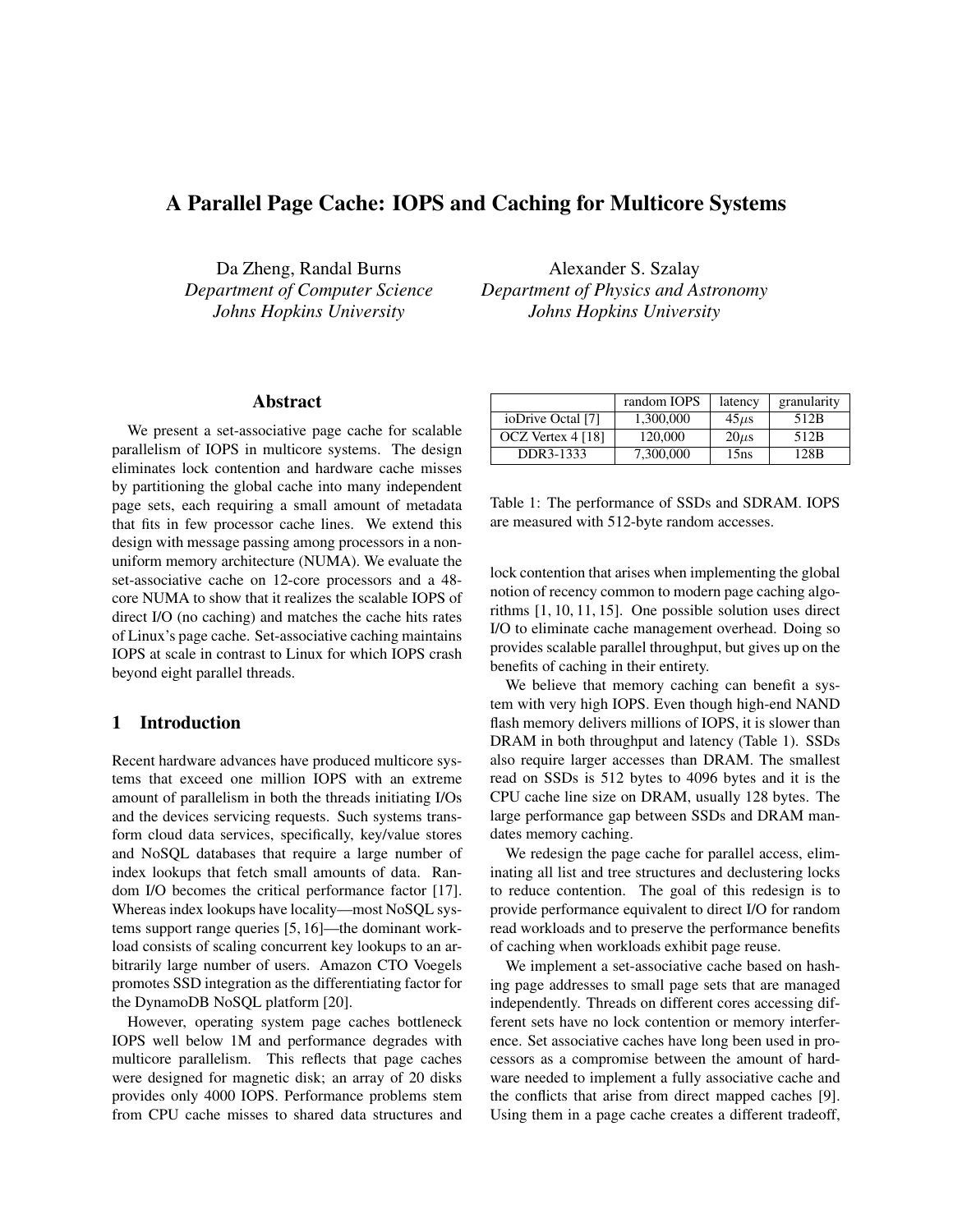we improve parallel performance at the cost of a small amount of cache hit rate: associative caches approximate global recency, but the approximation is imperfect [19].

We extend our design to non-uniform memory architectures (NUMA) by partitioning the cache by processor and using a message passing protocol between partitions. Treating processors as the nodes of a distributed system [3] avoids the contention and delays associated with remote memory accesses.

On random I/O benchmarks, our set-associative page cache realizes 95% of the IOPS of direct I/O, saturates memory bandwidth, and scales up to the 48 cores on our test machine. In contrast, buffered I/O in the Linux page cache shows a IOPS collapse beyond 6 cores and never achieves more than half the performance of direct I/O.

Our work is preliminary in that we do not (yet) have an in-kernel implementation of the set-associative cache.

## 2 Related Work

The scalability of the Linux kernel to multicore has garnered a lot of academic and open-source interest recently. Gough et al. [8] showed that respecting memory and interrupt locality improves many basic kernel operations. Many of these ideas were adopted upstream, including the scalable direct I/O to which we compare. A team at MIT [4], conducted a comprehensive survey of Linux kernel scalability issues for multicore, concluding that traditional OS designs have the potential for good parallel performance. Related to our work, but more specific, they found a locking bottleneck in the use of lseek() by PostGres.

Most closely related to our work is Nb-GCLOCK [13]. which uses a lock-free hash table as an index and manages pages in a global page buffer in a lock-free fashion. Nb-GCLOCK removes locking overheads, but preserves a global cache that will incur processor cache faults during parallel accesses. Our design may benefit from a lock-free implementation within page sets and we will explore this design in future work.

Read-copy-update (RCU) [14] optimizations allow parallel reads with low overhead to data in caches. RCU has been adopted in the Linux page cache and dcache. RCU improves the number of page reads from cache contents. In contrast, we focus on the scalability of updating contents of the cache. The RCU work removed a bottleneck and revealed scalability problems with cache IOPS.

Our work was inspired by theoretical results that showed that caches with restricted associativity can approximate LRU [19] and set-associativity has long been used in processor caches [9].

Multicore processors partition L2 and L3 caches, allocating cache space to thread groups so the threads do not



Figure 1: The organization of the set-associative cache

interfere. Lin et al. [12] summarize many different techniques and instrument performance benefits. This work is superficially similar: it prevents interference among parallel tasks. However, partitioning memory for applications is very different than our goal of a global shared cache accessible to all cores.

## 3 A Set-Associative Page Cache

The emergence of SSDs has introduced a new performance bottleneck into page caching: managing the high churn or page turnover associated with the large number of IOPS supported by these devices. Previous efforts to parallelize the Linux page cache focused on parallel read throughput from pages already in the cache. For example, read-copy-update (RCU) [14] provides lowoverhead wait free reads from multiple threads. This supports high-throughput to in-memory pages, but does not help address high page turnover.

Cache management overheads associated with adding and evicting pages in the cache limit the number of IOPS that Linux can perform. The problem lies not just in lock contention, but delays from the L1-L3 cache misses to locking data structures. This limits scalability for as few as six concurrent threads.

We redesign the page cache to eliminate lock and memory contention among parallel threads by using setassociativity. The page cache consists of many small sets of pages (Figure 1); empirically, we found that eight pages per set performs best. A hash function maps each logical page to a set in which it can occupy any physical page frame.

We manage each set of pages independently using a single lock and no lists. For each page set, we retain a small amount of metadata to describe the page locations. We also keep one byte of frequency information per page. If a set is not full, a new page is added to the first unoccupied position. Otherwise the least frequently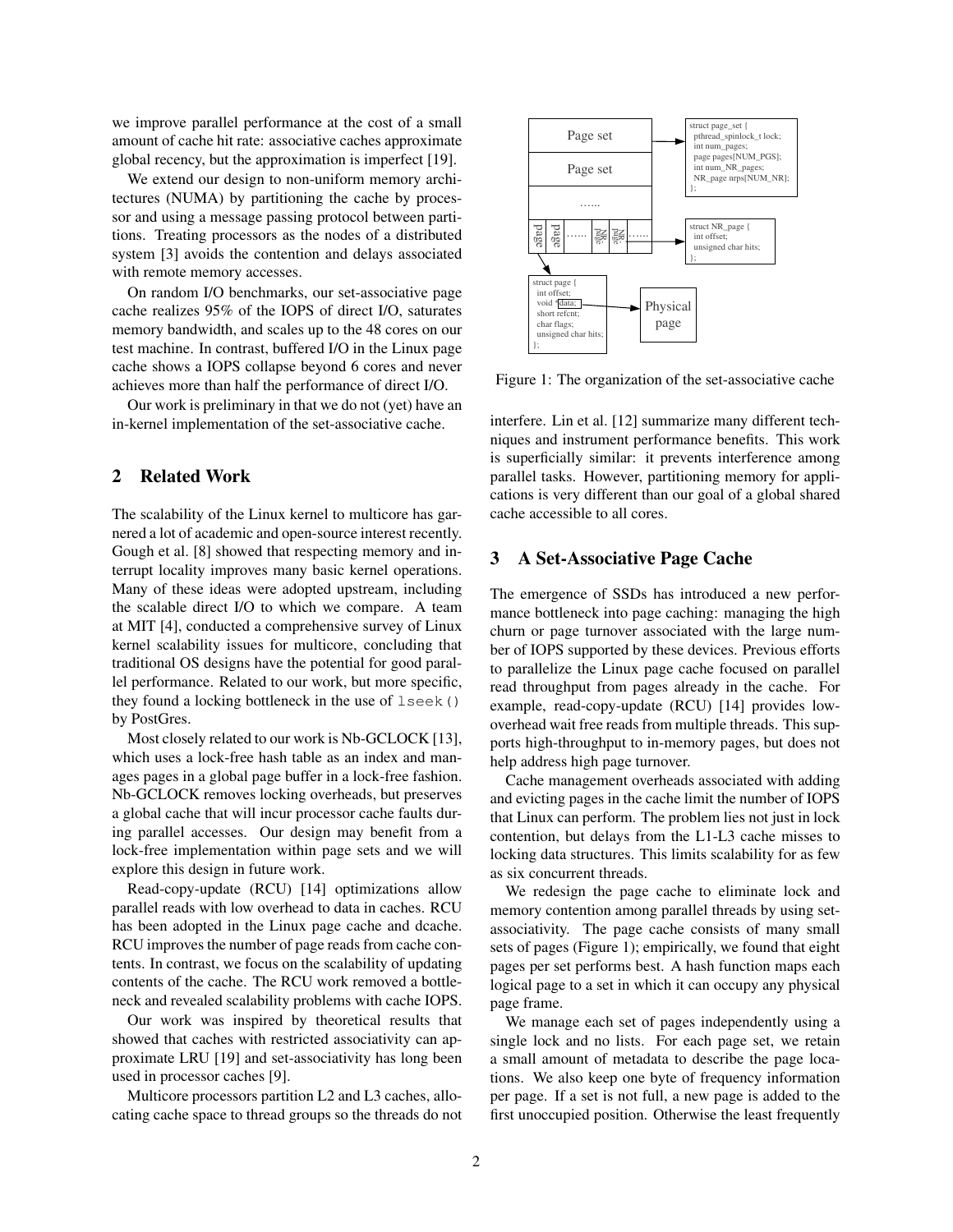used clean page is evicted. When a frequency counter overflows, we halve all counters in the set using a bitshift. We capture some recency information by keeping frequency counts for the most recently seen non-resident (NR) pages. Thus, pages that have been evicted can be reinstated with higher priority.

Small page sets keeps metadata (counters and occupancy) in one or few cache lines and minimizes CPU cache misses. The total metadata for eight pages is 208 bytes without non-resident pages enabled. This and the metadata for 37 non-resident pages fits within 4 128-byte cache lines.

Currently, the treatment of page writes is unmodified from Linux. Dirty pages are scheduled for background writing. Eliminating lock contention on the write path is a separate optimization challenge. When no clean pages are available in a set, synchronous writes are needed to free physical pages. This problem exists already in Linux when the system hits dirty page limits [2].

We extend the set associative design to non-uniform memory (NUMA-SA) with a message passing protocol. Message passing follows recent operating system redesigns that treats multiple processors (or cores) as a distributed system [3]. We split that global cache into partitions, assigning one partition to each processor die with 6 cores. We use a hash function to distribute requests to dies and use message passing to access page sets managed on remote partitions. Message passing is implemented with a memory copy to a message queue. Message queues are the only data structures shared among processors. Our design uses a worker thread on each core to serve remote requests. We bundle multiple requests into a message to amortize overheads. Each request contains the pointer to the memory to which requested data should be written. When requested data is ready, it will be written to the destination memory directly and a reply is sent back to notify the initiator thread. We also bundle multiple replies in the same fashion as requests.

The programming interface of the NUMA-SA design is similar to AIO in Linux (Figure 2). It accepts an array of requests. When the maximal number of requests are sent, the application has to wait for replies. Once replies arrive, the callback function specified by the user application will be called. This interface allows us to potentially reduce the number of system calls as user applications can send hundreds of requests in one call. They are encouraged to do so, because more requests can be bundled in a message.

## 4 Evaluation

We evaluate the effectiveness of set associative caching in several dimensions: matching the IOPS of direct I/O (no caching); approximating the cache hit rate of the

```
typedef ssize_t (*reply_callback_t) (io_reply *) ;
struct io_request
{
    char *buf ;
    off_t offset ;
    ssize_t size: 32;
    int access_method: 1;
    int thread_id: 31;
};
struct io_reply
{
    char *buf ;
    off_t offset ;
    ssize_t size: 32;
    int success: 1;
    int status: 16;
    int access_method: 1;
 };
ssize t access(io request *requests, int num);
void wait_replies(int max_replies, reply_callback_t+
      func) ;
```
Figure 2: Programming interface to NUMA-SA.

ClockPRO approximation [10] implemented in the Linux page cache; and, overall performance on a trace derived from the YCSB [6] cloud benchmark. IOPS always refers to IO accesses to storage devices, not to the number of requests to the page cache.

The preliminary nature of this work constrains our experimental methods. We perform IOPS experiments using a RAMDISK so that memory throughput and page cache overheads limit performance. Experiments on a system using SSDs would be preferable. Also, we have only implemented set-associative caching in user space. Thus, set associative caching does not incur system call overheads, such as context switching and parameter checks, for cache hits as does the Linux page cache. Again, this is imperfect, but system call overhead never exceed 10% in our experiments.

We conduct all experiments on a non-uniform memory architecture (NUMA) machine with 4 AMD Opteron 6172 CPUs and 512GB memory. Each AMD Opteron 6172 has 2 dies and each die integrates 6 cores. We choose Linux kernel v3.2.0 because this version makes direct I/O reads scalable. We also use the XFS file system for its superior parallel performance to ext3 and ext4. Direct I/O writes on XFS or any other file systems do not scale with multicore. Thus, our experiments study read performance. We also disable the kernel filesystem notification because it needs to access the directoryentry cache (dcache) and grab spin locks on dentries, which slows down read operations by more than 20% in 8 threads. We read data from a 40GB file on a RAMDISK. When accessing a page, we read the first 128 bytes. This loads the page into cache, but copies a small amount of data into user space to minimize overhead.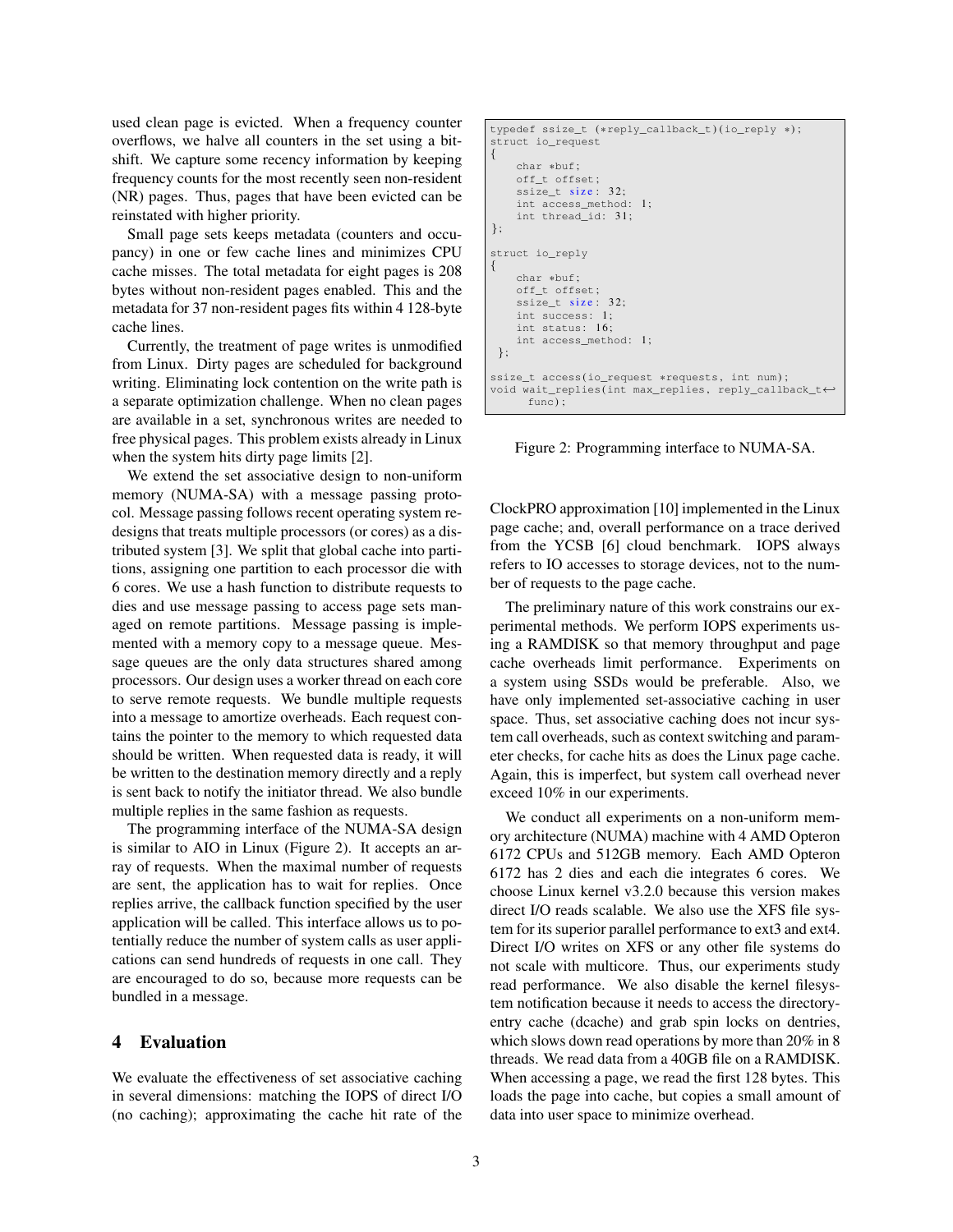

Figure 3: Random reads in a single processor.



Figure 4: Percentage of runtime spent waiting on the spin lock in the Linux page cache.

# 4.1 Random I/O

We conduct a random I/O microbenchmark in order to evaluate the overhead of cache management. We read the entire RAMDISK (40 GB) uniformly at random and measure the read throughput. Random I/O means that there are essentially no cache hits and throughput is governed by IOPS alone.

The set-associative cache (SA-cache) and direct I/O provide good scalability. Figure 3 shows the results for all cores in a single AMD 6217 processor with two dies and twelve cores. Limiting the experiment to a single processor avoids second-order affects from non-uniform memory accesses. At 6 cores, the worst case, the setassociative cache management incurs 10% overhead and it realizes only 4% overhead at 12 cores.

In contrast, buffered reads in the Linux page cache display a throughput collapse beyond 6 threads. When using the whole processor, they realize less that 40% of the throughput from direct I/O. Lock contention accounts for much of the loss. Figure 4 show that 50% of the runtime is spent waiting on the spin lock that protects the cache search tree.



Figure 5: Random reads on a 48-core NUMA.

Our next experiment extends this microbenchmark to reading 40GB of data uniformly at random across all 48 cores in order to explore page caching in NUMA (Figure 5). NUMA experiments shows further limitations of the Linux page cache. IOPS starts to collapse at just 4 threads for a peak performance of 346K IOPS. When using the whole machine, it drops to only 82K IOPS. Both direct I/O and the set-associative cache (SA-cache) maintain about 1M IOPS up to 48 cores. NUMA introduces a slight decrease in IOPS with scale because the RAMDISK is allocated in the memory of a single CPU. As the number of threads increases, there are remote memory references.

To reduce the effect of remote memory references, we partition the RAMDISK evenly across all 4 CPUs into 8 partitions, one for each die. It emulates the parallel I/O channels from each processor to storage. In our target hardware, a processor accesses a device directly, and no inter-processor communication is needed. Direct I/O on the partition RAMDISK (DIO-part) relieves the memory bottleneck and more than triples the aggregate IOPS at 48 cores to 3703K IOPS. The set-associative cache on the partitioned RAMDISK (SA-part) does not scale well beyond a single processor. Remote memory references limit the throughput to 1929K IOPS. However, our NUMA-SA design, which partitions the cache and uses message passing among partitions, improves locality and tracks the the scalable performance of direct IO to all 48 cores for 3610K IOPS.

## 4.2 Cache Effectiveness

The next experiments examine how well a set-associative cache preserves the hit rate of global caching. We compare set-associative cache against the ClockPro approximation used in the Linux kernel using workload from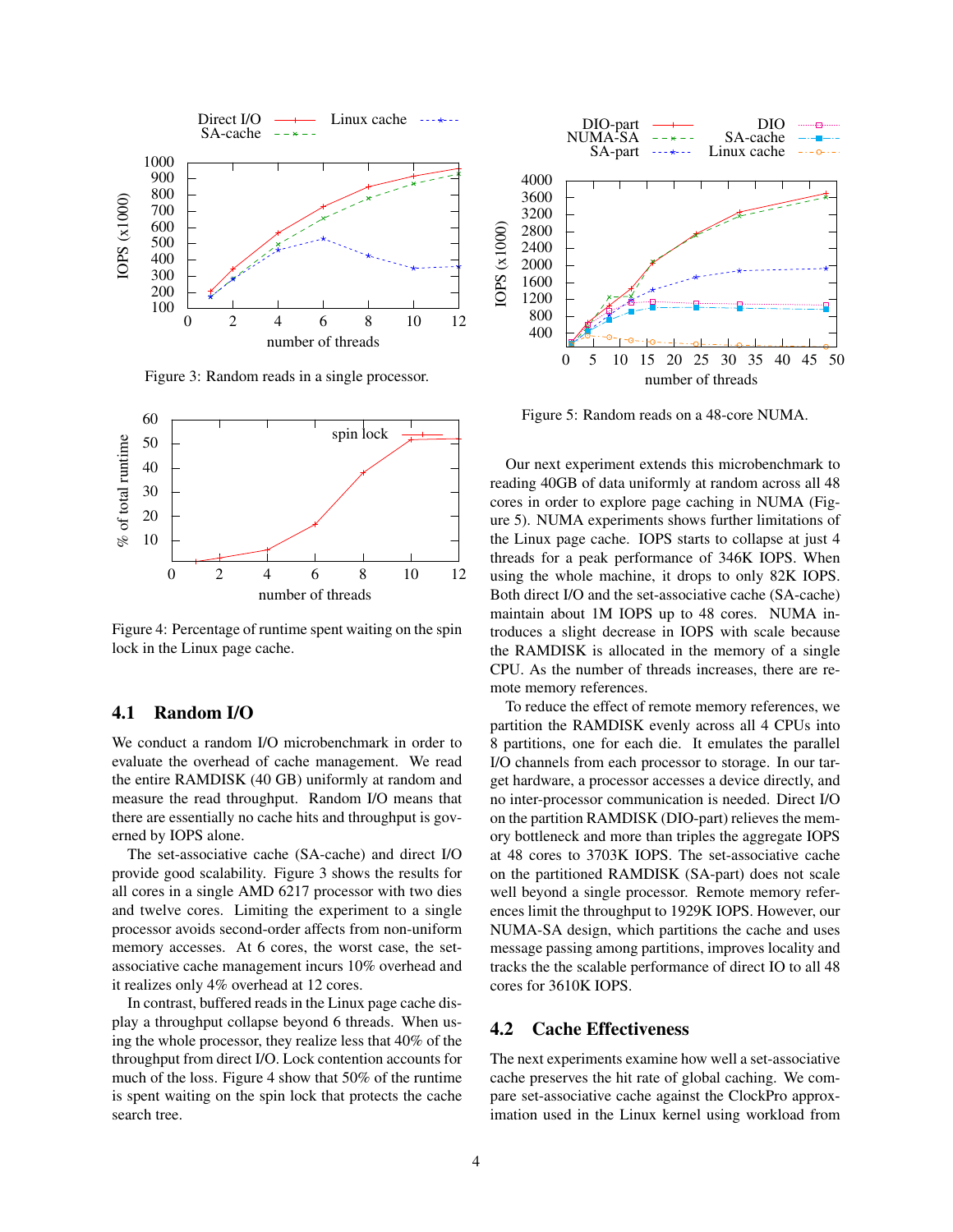

Figure 6: Cache hit rate as a function of cache size.

the Yahoo! Cloud Serving Benchmark (YCSB) [6]. We extract a workload by inserting 30 millions items into MemcacheDB and performing 30 million lookups according to YCSB's user-profile cache workload, a readonly Zipfian generator. The workload has 39,188,480 reads from 5,748,822 pages. We reverse-engineered the Linux kernel and re-implemented its ClockPro approximation (without non-resident pages) in user space so that we could control exactly the cache space available to the algorithm. The Linux kernel implementation dynamically allocates cache and can only be controlled at a coarse granularity.

Figure 6 shows that the set-associative cache managing each set with LFU (SA-LFU) realizes a cache hit rate similar to ClockPro. We find that managing page sets with frequency outperforms recency (SA-LRU), because the page sets are small and susceptible to being flushed. Adding non-resident pages (SA-NRLFU) captures more history information and provides the best performance. Outperforming ClockPro was quite surprising and, likely, reflects that YCSB does not create workload shifts so that frequency information never gets stale. Specific eviction policies require more detailed study.

YCSB and the key/value workloads that it generates have less locality than traditional file systems. All techniques converge on about a 60% hit rate. Lower cache hit rates underscore the importance of IOPS in cloud workloads.

## 4.3 Cloud Benchmarks

We execute the same MemcacheDB workload on our user-space set associative cache and the Linux page cache to characterize overall performance (figure 6). Unlike previous experiments, this measures the application throughput, rather than the IOPS into the cache. We restrict cache sizes to 2GB; we can only constrain Linux approximately by occupying memory with other data,



Figure 7: Aggregate performance for a MemcacheDBderived YCSB workload.

but the hit rate matched the previous experiment. Consistent with Figure 6, the Linux page cache and the setassociative cache get about a 60% cache hit rate.

For a single thread, set-associative only performs a little bit better. This mostly reflects the simple design of the set-associative cache, with small data structures that incur few cache misses. Some of the benefit comes from our user space implementation, which avoids the kernel overhead on cache hits.

At 12 threads, the set associative cache more than doubles the throughput of the Linux page cache, because it has very low lock contention and fewer processor cache misses.

## 5 Discussion and Future Work

Hardware developments have driven parallelism that mandates operating system modifications to achieve scalable performance [3, 4]. The problem is particularly acute in the page cache: in addition to parallel I/O from multiple cores to the cache, SSDs have increased the number of IOPS from the cache to storage by orders of magnitude. We address scalability for multicore with a set-associative cache that minimizes lock contention during parallel access and uses compact metadata with no lists or trees to reduce memory overhead. We extend this design to NUMA by partitioning the cache by processor and using message passing to avoid remote memory access. The outcome is a system that tracks the scalable performance of direct I/O (no caching) for up to 48 cores, while preserving the hit rates of the Linux page cache.

Several aspects of this work require refinement. A kernel implementation (in progress) will allow for a direct comparison of the set associative cache with the Linux page cache. Also, an evaluation on a scalable I/O subsystem using an array of SSDs would better demonstrate the importance of page cache IOPS.